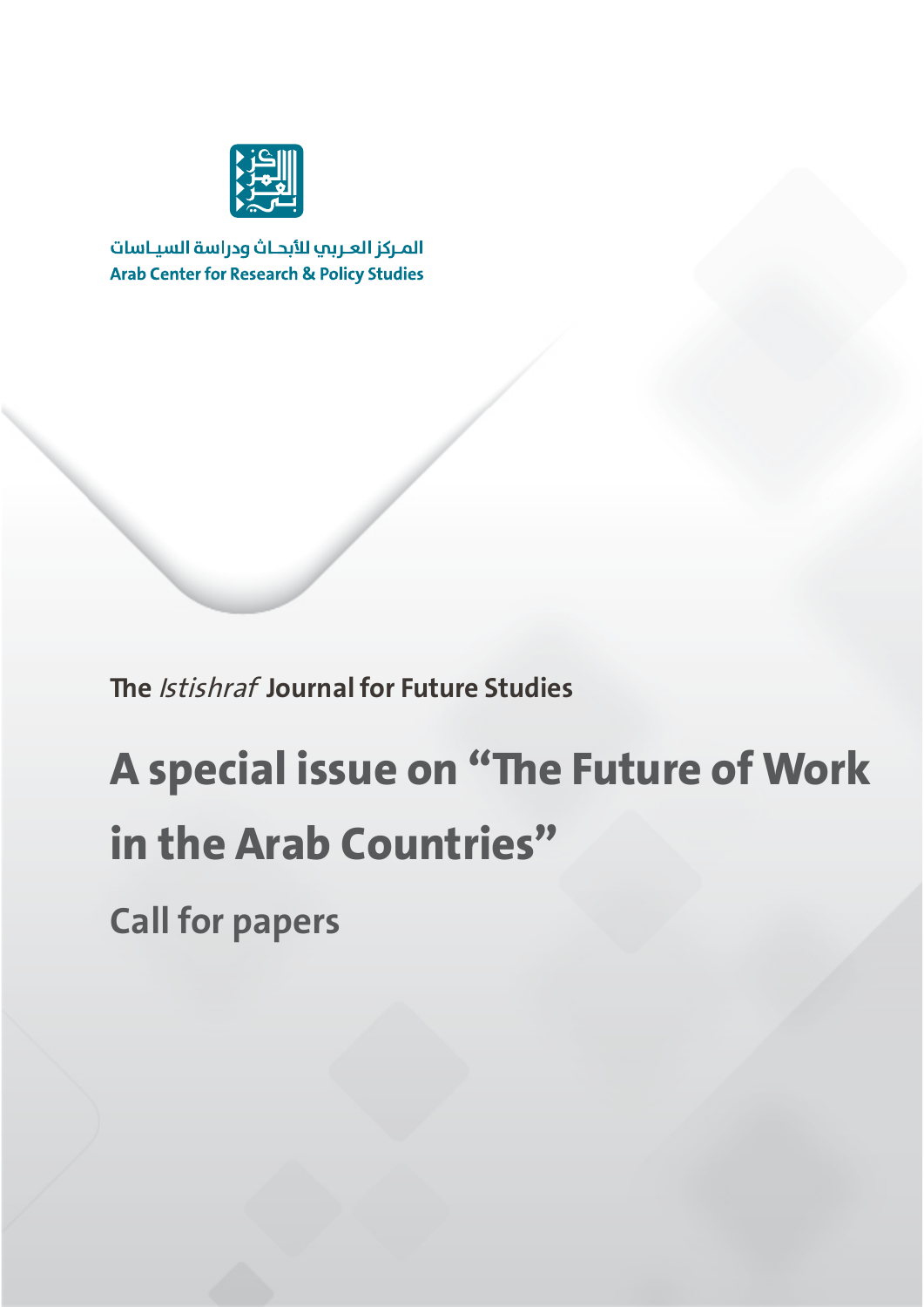While past conversations about the future of work have been closely linked to artificial intelligence and automation, with concerns that robots would replace large segments of workers and employees, recent discussions about prospects for employment have been derailed by the shock emergence of the (Covid-19) pandemic.

Multiple overlapping elements that determine these prospects have been highlighted as the result of complex economic, technological, demographic, social, health and environmental dynamics, all of which contribute to building a prediction about the likely trajectory of employment. Accordingly, for Arab countries to prepare for the future reality of work, these factors need to be evaluated, especially through the development of economic and political actors from now on appropriate visions and strategies.

#### **The COVID-19 Pandemic and Future Shifts in Employment Patterns**

While the COVID-19 pandemic has transformed workplaces and widely encouraged the trend towards remote work, the movement towards structural change in the workplace has long been underway. More specifically, the pandemic has contributed to the advancement of three pre-existing trends in the future of work. The first is the continuation of hybrid remote work; The pandemic has shown that 20-25% of workers in advanced economies, and about 10% in emerging economies, can fully or intermittently work remotely (from two to five days a week), especially in office paces where work is mostly undertaken on a computer.**<sup>1</sup>** This percentage is estimated at four to five times the level it was before the pandemic. The advances in virtual reality, augmented reality, mixed reality, and robotics are reducing the need for people to share physical space or being in the workplace, as well as reducing the demand for mass commuting restaurants, and congestion in urban centres.

The second trend that the pandemic has accelerated is the continued growth in the share of e-commerce and the "delivery economy", which in 2020 became two to five times faster than it had been before the pandemic, and led to the creation of jobs that helped compensate for losses in other professions. This trend is also accelerating the decline of low-paid jobs in traditional retail outlets and restaurants, while increasing the dynamics of distribution and delivery centres. The rapid transition to e-commerce and other virtual interactions is likely to continue due to their convenience and efficiency. One example is the now widespread reliance on telemedicine consultations.

The third trend is the accelerated development of and reliance on automation and artificial intelligence under the demands of the pandemic, which is set to continue at the same pace in the coming years, with more and more robots used in factories and warehouses, the proliferation of customer selfservice kiosks, and service robots acquired to deal with customers, etc. Many companies have halted

**<sup>1</sup>** In this regard, Facebook decided, to name a few, that all employees who can perform their work remotely have the possibility to choose to work remotely on a permanent basis; Note that those who will change their areas will have their salaries adjusted according to the cost of living in their new areas. See: Tsedal Neeley, Remote Work Revolution: Succeeding from Anywhere (New York: Harper Business, 2021).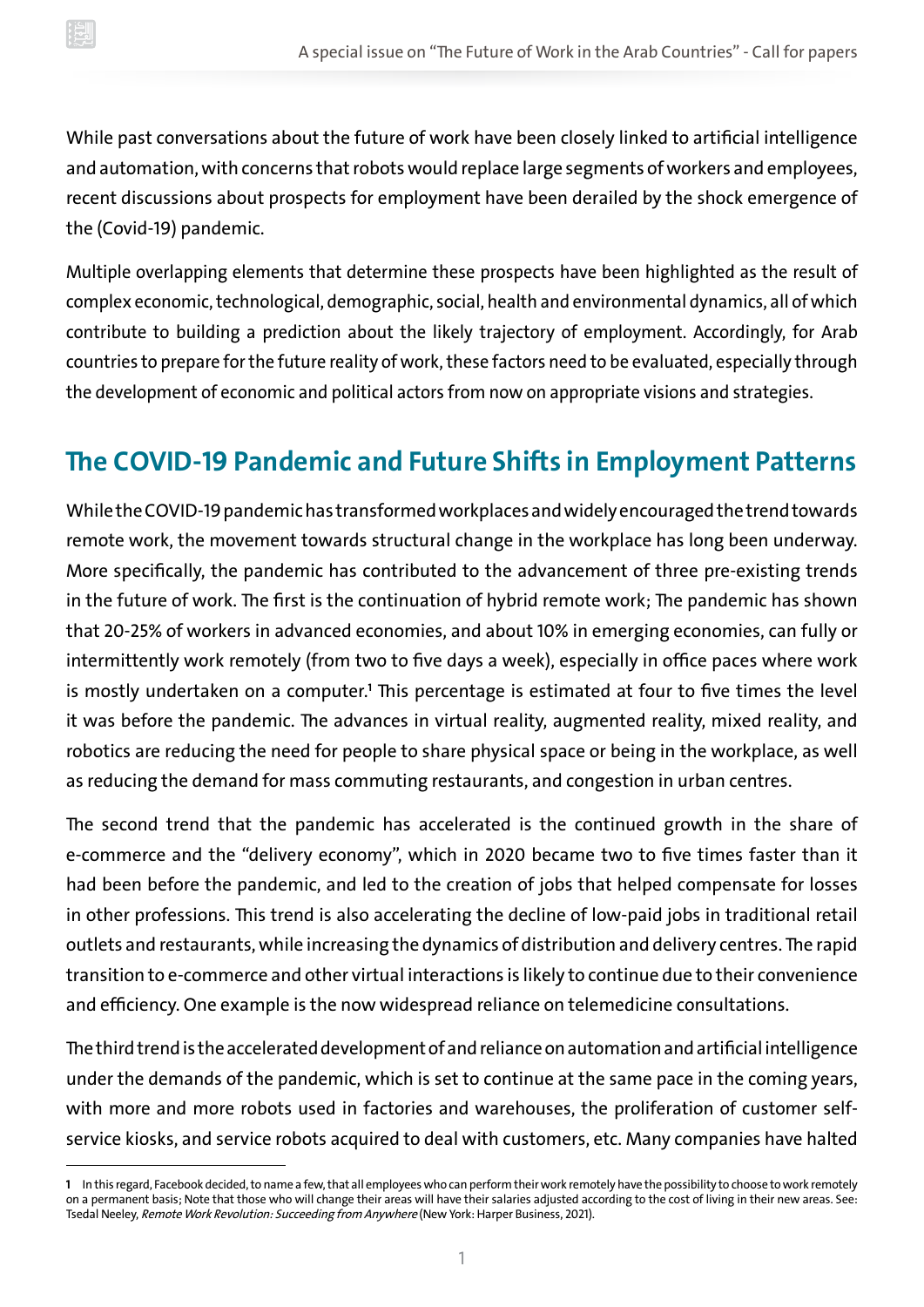unnecessary investments to focus on developing critical digital tools and platforms to enable remote work and reach customers, to better deal with the sharp increases in demand caused by the pandemic, to reduce congestion in crowded places, and to provide customers with touch-free service experiences, for example, through self-service in stores, ordering on apps, or via QR codes in restaurants.

#### **Future Employment Trends**

The most prominent international organizations (OECD,**<sup>2</sup>** ILO,**<sup>3</sup>** and World Economic Forum **<sup>4</sup>** , as well as leading consulting firms (Deloitte,**<sup>5</sup>** McKinsey,**<sup>6</sup>** Bain,**<sup>7</sup>** BCG **<sup>8</sup>** , and other organizations, bodies and researchers have published books, articles and reports on the subject, highlighting their expectations regarding the motives that affect the future of work and its trends.**<sup>9</sup>**

These works highlight that workplace transformations in the present and the near future fall within a broader framework represented by the fourth industrial revolution, which has changed practices, habits, relationships and aspirations, in the present, with more changes to come. Advances in artificial intelligence, the internet of things, cloud computing, big data, virtual reality, augmented reality, blockchain, robotics, and automation are present in all aspects of our lives, and their pace will increase even more in the future.**<sup>10</sup>** Work as a "spacetime" that dominates a large part of our existence is one of the most important aspects of life. Therefore, it will be strongly affected in the nature of professions and the means of their production, as well as in the methods of work, and in our relationship with it. The nature of innovation, as the basic foundation upon which the knowledge economy is based, will change in the future with the impact of the digital and technological revolution.**<sup>11</sup>** Accordingly, companies and production establishments change dramatically.**<sup>12</sup>** This is in addition to the fact that the organization of work teams will increasingly move towards "virtual

**12** Cf. Arvind K. Birdie (ed.), The Future of Organizations: Workplace Issues and Practices (Oakville, ON: Apple Academic Press, 2019).

**<sup>2</sup>** Organisation for Economic Co-operation and Development, "The Future of Work," accessed on 14/6/2021, at:<https://bit.ly/3r0CXZQ>.

**<sup>3</sup>** International Labour Organization, "The Future of Work," accessed on 14/6/2021, at: [https://bit.ly/3nVPkEB.](https://bit.ly/3nVPkEB)

**<sup>4</sup>** World Economic Forum, "Preparing for the Future of Work," accessed on 14/6/2021, at: [https://bit.ly/3qVYuTm.](https://bit.ly/3qVYuTm)

**<sup>5</sup>** "Future of Work," Delloitte, accessed on 14/6/2021, at:<https://bit.ly/3qWKZTg>.

**<sup>6</sup>** "Future of Work," McKinsey & Company, accessed on 14/6/2021, at: [https://mck.co/3KFCh3G.](https://mck.co/3KFCh3G)

**<sup>7</sup>** Karen Harris, Austin Kimson & Andrew Schwedel, Labor 2030: The Collision of Demographics, Automation and Inequality, Report, Bain & Company, 7/2/2018, accessed on 14/6/2021, at: [https://bit.ly/3H4f5tK.](https://bit.ly/3H4f5tK)

**<sup>8</sup>** Boston Consulting Group (BCG), "The Future of Work," accessed on 14/6/2021, at: <https://on.bcg.com/3nRe80n>

**<sup>9</sup>** Cf. Michel Servoz, The Future of Work? Work of the Future! On How Artificial Intelligence, Robotics and Automation are Transforming Jobs and the Economy in Europe (Bruxelles: European Commission, 2019); International Register of Certificated Auditors, The Future of Work: A CQI Quality Futures Report (London: Chartered Quality Institute, 2020); Manpreet Randhawa, "Five Dimensions Shaping the Future of Work," myHRfuture Academy, 18/6/2019, accessed on 21/12/2021, at: [https://bit.ly/3fXf8Ma.](https://bit.ly/3fXf8Ma)

**<sup>10</sup>** See: The Editorial Board, "The Future of Arab Science and Technology in the Fourth Industrial Revolution," in: Istishraf 6, "Foreseeing the Transformations of Science and Technology: The Arab Gateway to the Future," (Doha/Beirut: Arab Center for Research and Policy Studies, 2021); Jon-Arild Johannessen, The Workplace of the Future: The Fourth Industrial Revolution, the Precariat and the Death of Hierarchies (London/ New York: Routledge, 2019).

**<sup>11</sup>** Cf. Hans Schaffers, Matti Vartiainen & Jacques Bus (eds.), Digital Innovation and the Future of Work (Gistrup, Denmark: River Publishers, 2020).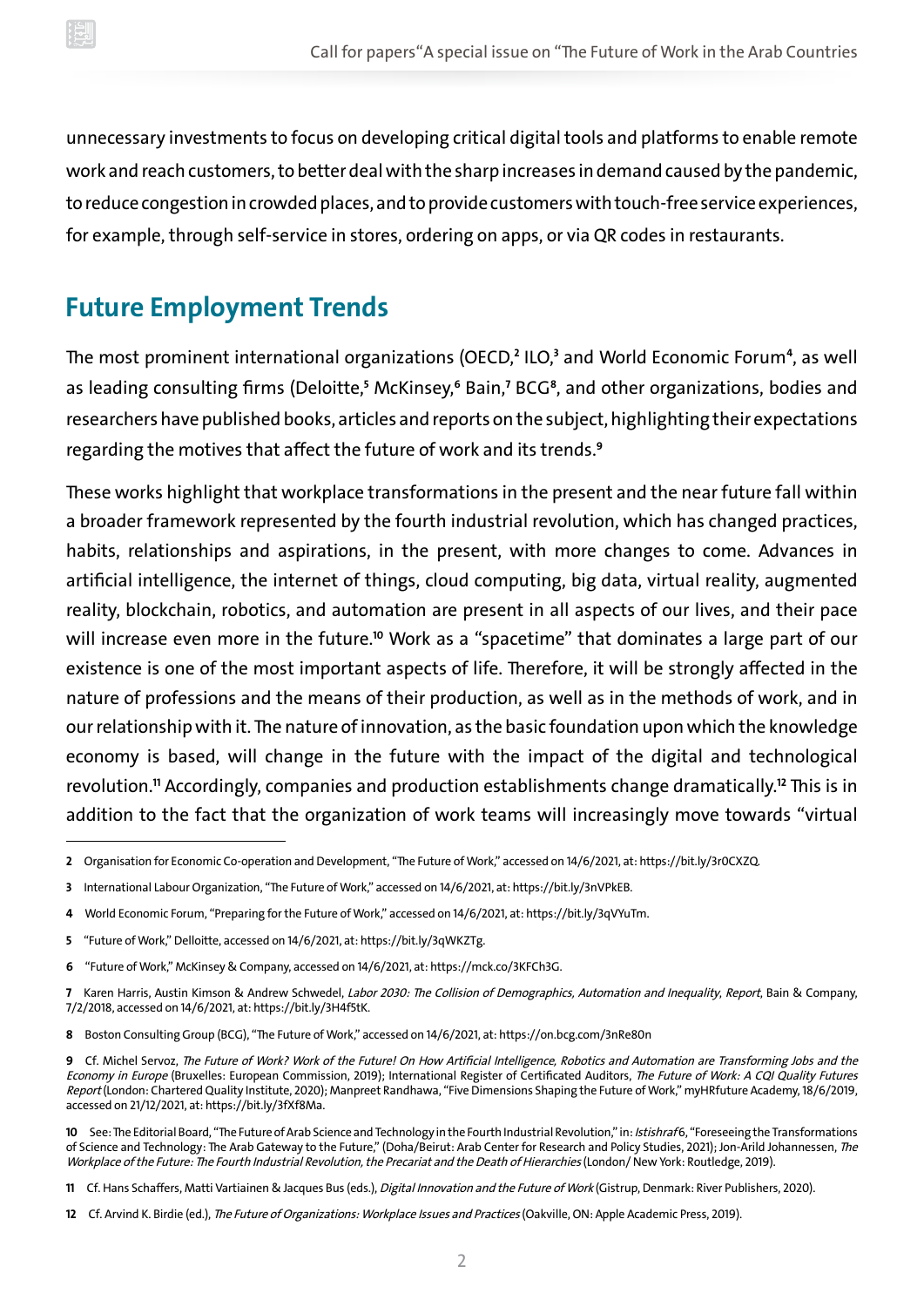communities," based on digital networking.**<sup>13</sup>** Automation and robotics will be more included, not only in all production processes, but also in services.**<sup>14</sup>**

Other trends in the future of work related to the challenges of education, especially higher education, vocational training, skill development throughout employment, and flexibility in career change, all of which are of great importance in the context of this rapid and continuous change.**<sup>15</sup>** What educational and training public policies will be effective in adapting to the future needs of labour markets? What technical and personal skills will people need in the future to be able to compete for jobs?

Reconfigured labour markets reveal new occupations and jobs, new forms of work and the status of workers.**<sup>16</sup>** Professional aspirations for more flexibility, independence, freedom, experience and meaning have evolved. New working styles include new ways of expressing oneself and experiencing daily professional life, both in terms of working hours and environments. How will tomorrow's work methods take shape? Will hours spent working decrease? Will the models of self-entrepreneurship, freelancing, and temporary management be widely adopted in the future? What will tomorrow's offices look like? Will we work in open or co-working spaces, or will telecommunication and hybrid work become the norm?

Notable changes will also be observed in employment policies and methods. Will the trends that started now, for example, social networks and broadcasting platforms, continue to be a major source for vetting and selecting candidates? Will video CVs be circulated to allow employers to analyse the non-verbal communication of job applicants? Will initial interviews be conducted remotely before meeting shortlisted candidates in person? Will recruiters pay less attention to resumes and cover letters in favour of candidate personalities and soft skills?

These structural changes to labour markets in the future will necessarily be reflected in salary and leave policies, and social systems that will undergo significant changes. Could real wages be higher for lowskilled workers whose skills cannot be automated compared to peers whose skills can be replaced by robots? Is the gender pay gap closing? Will annual leave allowances be affected in the future, especially with the reduction of the work week and the increased frequency of periodic vacations? How will these changes be reflected in social support systems, such as pensions and private health care benefits?

Finally, it is certain that questions of employment equity and participation will intensify in the future,**<sup>17</sup>** whether in relation to the massive wage disparities between men and women, or to the

**<sup>13</sup>** Cf. Catalina Dumitru, Building Virtual Teams: Trust, Culture, and Remote Working (New York: Routledge, 2022).

**<sup>14</sup>** Cf. Peter Matthews & Steven Greenspan, Automation and Collaborative Robotics: A Guide to the Future of Work (New York: Apress, 2020); Malcolm Frank, Paul Roehrig & Ben Pring, What to do when Machines do Everything: How to get a Head in a World of AI, Algorithms, Bots, and Bigdata (Hoboken, NJ: John Wiley & Sons, 2017).

**<sup>15</sup>** Cf. Heather E. Mcgowan & Chris Shipley, Let Go, Learn Fast, and Thrive in the Future of Work: The Adaptation Advantage (Hoboken, NJ: John Wiley & Sons, 2020); Hee Soo Yin & Renee Tan (eds.), Future of Work: Future of Learning, Adult Learning Symposium 2016 (Singapore: Institute for Adult Learning, 2017).

**<sup>16</sup>** Cf. Nahia Orduña, Your Digital Reinvention: A Practical Guide for Discovering New Job Opportunities and Finding your Place in the Future of Work (Seattle, WA: Amazon Digital Services, 2020); Richard Susskind & Daniel Susskind, The Future of The Professions: How Technology will transform the Work of Human Experts (Oxford, UK: Oxford University Press, 2015).

**<sup>17</sup>** Cf. Thomas Diefenbach, The Democratic Organisation: Democracy and the Future of Work (New York: Taylor & Francis, 2020); Ralph Fevre, Individualism and Inequality: The Future of Work and Politics (Cheltenham, UK/ Northampton, MA: Edward Elgar, 2016).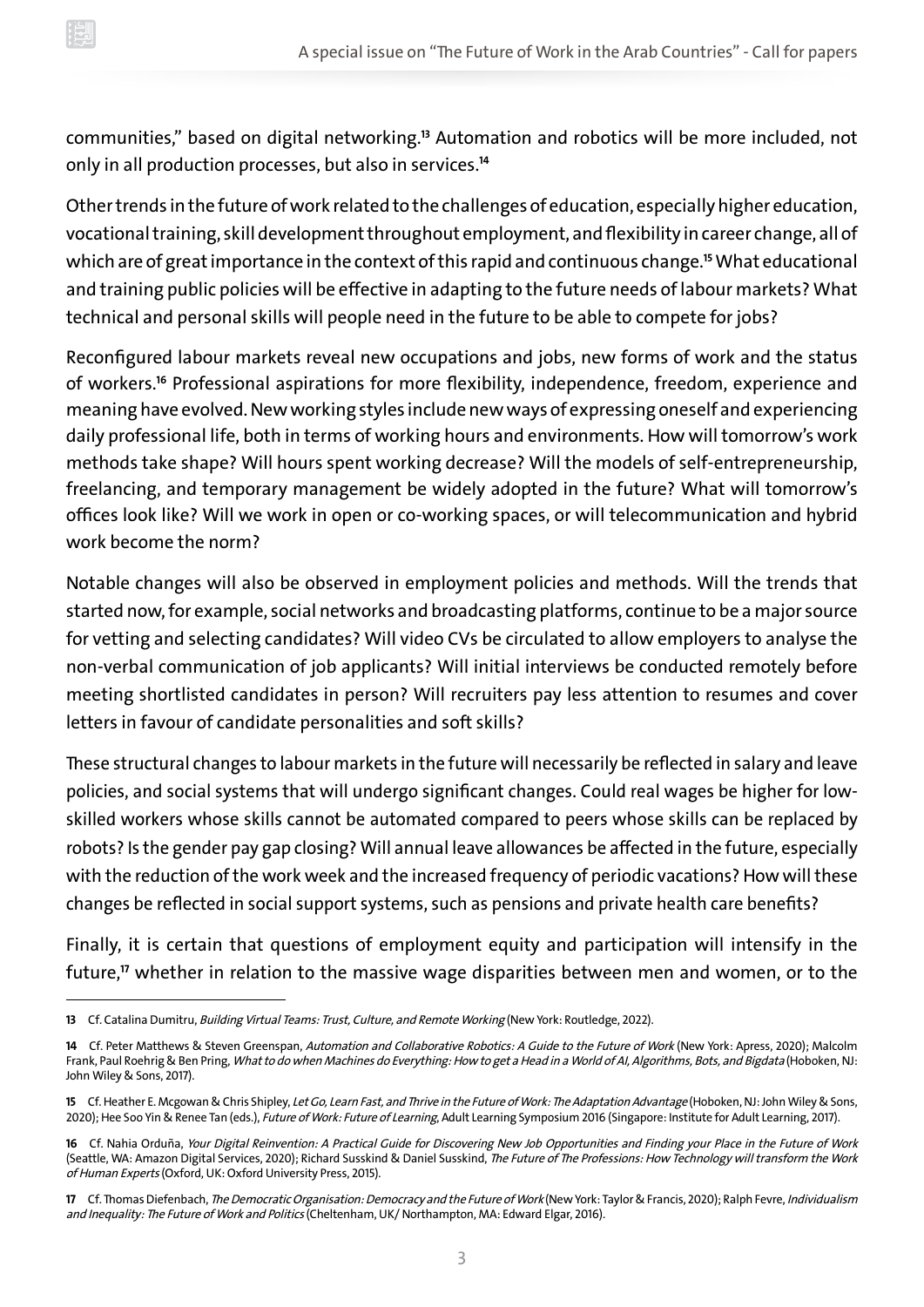increasing polarization of wages. Are we witnessing the democratization of corporate ownership, and an increase in employee stock in the future?

These are some of the most important trends that will determine the future of work in the foreseeable future and in the long-term, and which should be considered from a forward-looking perspective, especially by linking them to specific Arab contexts.

## **Arab Work Trajectories**

Arab countries face many labour market challenges, which are set to worsen in the near future due to the steady demographic increase in these countries and the continued open "demographic window,"**<sup>18</sup>** starting with the challenge of unemployment, the inconsistency of the outputs of the education and vocational training systems and market needs, low productivity, weak production structures, and other structural challenges.

The question of economic diversification is pressing in many Arab countries, especially those with economies largely dependent on the hydrocarbon sector, and will become more acute in the future as reserves decline.**<sup>19</sup>** This in turn raises the question of the quality of skills required in the future in countries whose national future visions target fundamental qualitative shifts in their development model based on a large government role in generating jobs and oil revenues on the one hand, and on importing goods, services and employment on the other. They will need to move towards a new model in which the private sector generates job opportunities for the increasing citizenry, based on local production and export to maximize the technological component and local added value. What skills and change in prevailing mentalities will this require?

In addition, the digital divide, and behind it the great knowledge divide, represents one of the most important challenges standing in the way of transitioning to a knowledge-based economy in Arab states. How can education and training systems be transformed to be consistent with the future knowledge and technological needs of Arab labour markets?

In this context, it is important to not neglect the gender dilemna in Arab labour markets, and its great economic and social impacts. This also requires effective public policies and important shifts in mentalities and cultures, in order to accommodate for all members of society in labour markets, on the basis of efficiency and equity at the same time.

The question of environmental sustainability is a further major challenge, due to the severity of climate change and its wide-ranging impact. This opens new horizons for production and consumption patterns, and thus many "green" jobs, which should be cultivated from now.

<sup>18</sup> See: Istishraf5, "The Futures and Repercussions of Demographic Transformations in the Arab World" (Doha / Beirut: Arab Center for Research and Policy Studies, 2020).

**<sup>19</sup>** See, for example: Khalid bin Rashid Al-Khater, "Forecasting Prospects for Economic Diversification and Sustainability in the Gulf Economies, in Light of the Collapse in Oil Prices", in: Istishraf 3 "Forecasting the Future of Energy," (Doha / Beirut: Arab Center for Research and Policy Studies, 2018) pp. 52 - 72.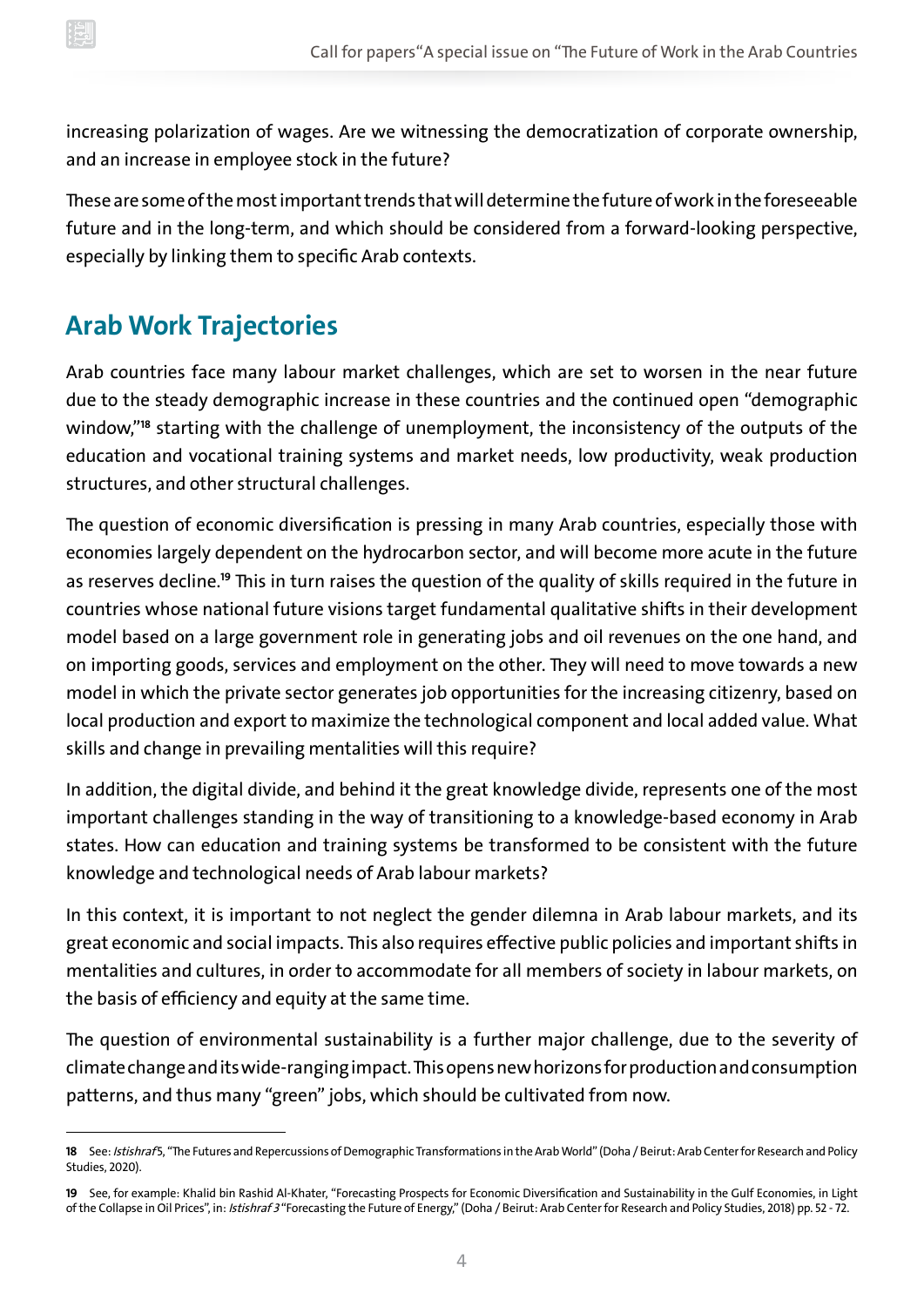So how can consistent, competitive and smart Arab labour markets that contribute to promoting growth and prosperity, ensuring peace and stability in Arab societies, and keeping them away from conflicts and violence be built? What public policies promoting job production are consistent with current and future transformations and how can the skills of blue-collar and white-collar workers be developed appropriately? How can women's equality in the workplace in a region marked by structural gender inequality be pursued? And how will Arab countries face the challenges that result from the growing rate of guest workers?

In conclusion, forecasting transformations in work raises many complex questions, first for job providers, secondly for the employees themselves who are faced with the need to adapt to the needs of future labour markets, and thirdly, for policy makers in charge of strategic choices for how to organize the future of work. In the absence of forward-looking visions and proactive efforts, the current problems in Arab countries are likely to be exacerbated rather than prevented.

If the future of work can be accurately predicted, a map of actions, trends, and motives can be drawn for the present. Hence, the importance of this special issue of *Istishraf*, which takes a forward-looking perspective to explore the various issues related to work transformations, to analyse their layered significance for the future of the Arab countries, and chart their prospects, especially according to the following main themes:

- Receptors for remote and hybrid work.
- Projected impact of automation and artificial intelligence on labour markets.
- Arab Labour Markets: Future Opportunities and Challenges.
- Arab labour markets and the challenges of economic diversification, environmental sustainability, and social equity.
- The future of higher education, vocational training and job opportunities.
- Structural transformations of labour markets.
- Gender inequalities and the role of women in Arab labour markets.
- Future policies on salaries, social systems and retirement.

### **Publication Guidelines**

Istishraf welcomes research proposals "The Future of Work in Arab Countries," which are characterized by original research and which address gaps in the current literature, according to ACRPS guidelines. The completed research is subject to peer-review before publication.

• The research paper should range between a 6000 and 8000 wordcount